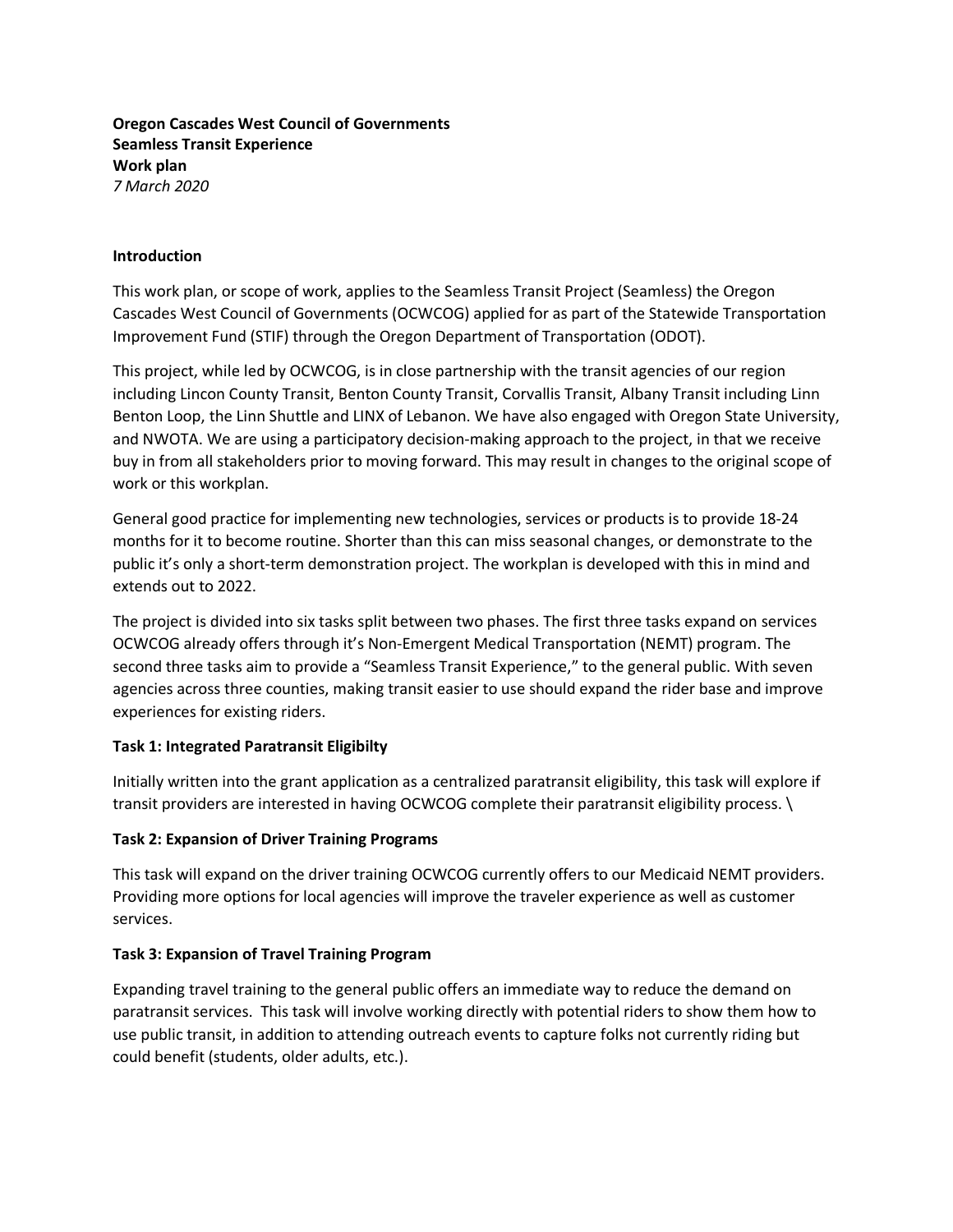## **Task 4: Centralized Information Portal**

With seven agencies across three counties, it can be challenging to understand how all of the transit systems connect. OCWCOG will develop and host a website that has all of the regional transit routes and information on their fares, tickets and schedules. This could be in collaboration with NWOTA's centralized website, or in addition to it.

## **Task 5: Real Time Vehicle Information**

Knowing when a bus will come or has already left can be a key attraction for new transit riders. This task will work with GTFS and GTFS-rt data to add GPS location (aka AVL) hardware to all the buses in the three-county region. Working with Swiftly, or an equivalent vendor, OCWCOG will group procure a contract to develop GTFS feeds and subsequent public facing real time vehicle information.

## **Task 6: Mobile Ticketing**

Mobile ticketing is a key element of this project. OCWCOG will work with our stakeholders to procure a mobile ticketing vendor that will complement existing ticketing services. The mobile application will have options to buy tickets for each individual agency, as well as a regional ticket, enabling riders to use multiple systems on one ticket.

*See schedule on attached sheet.*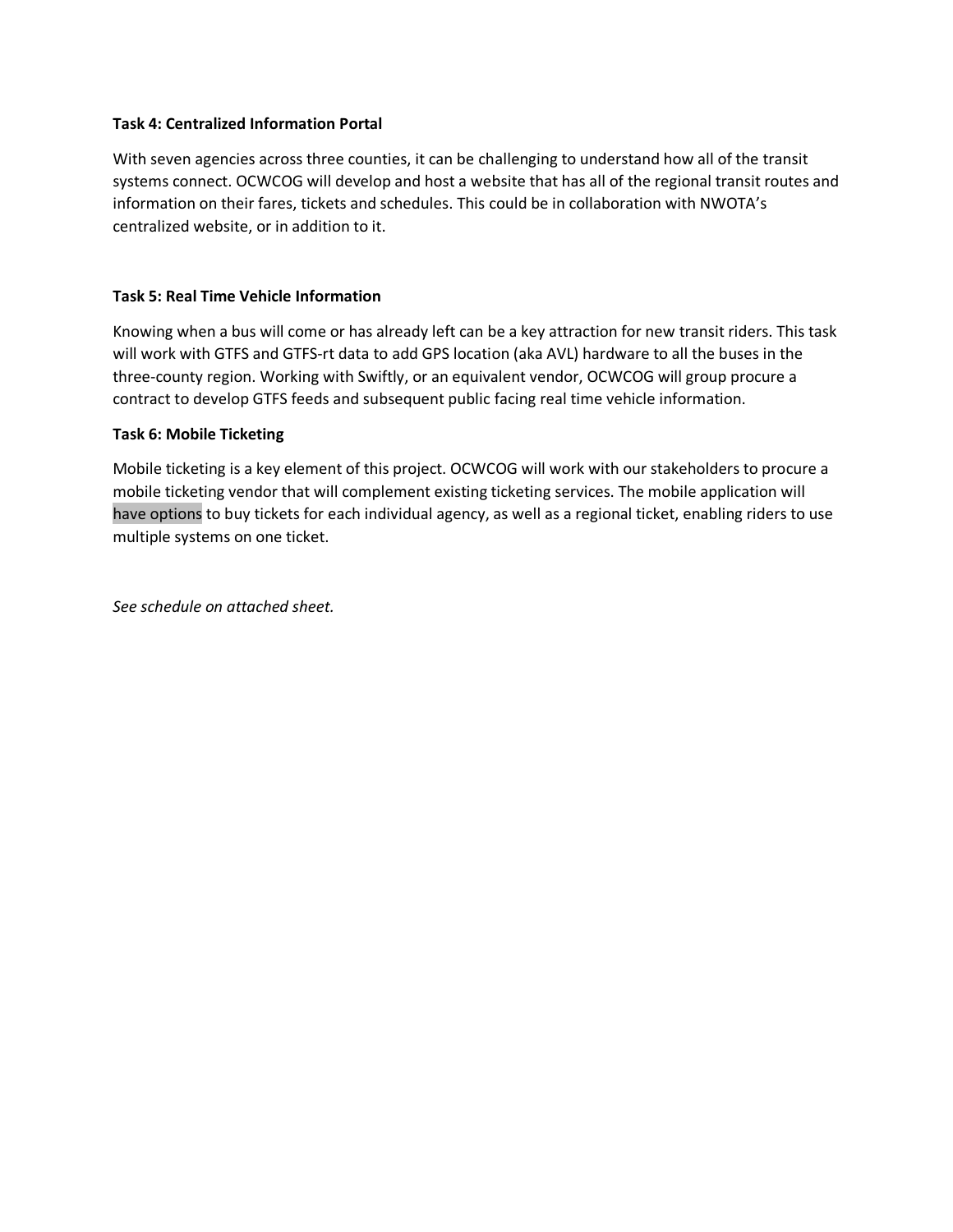# **OCWCOG Seamless Transit Workplan: 24 month implementation**

6-Mar-20